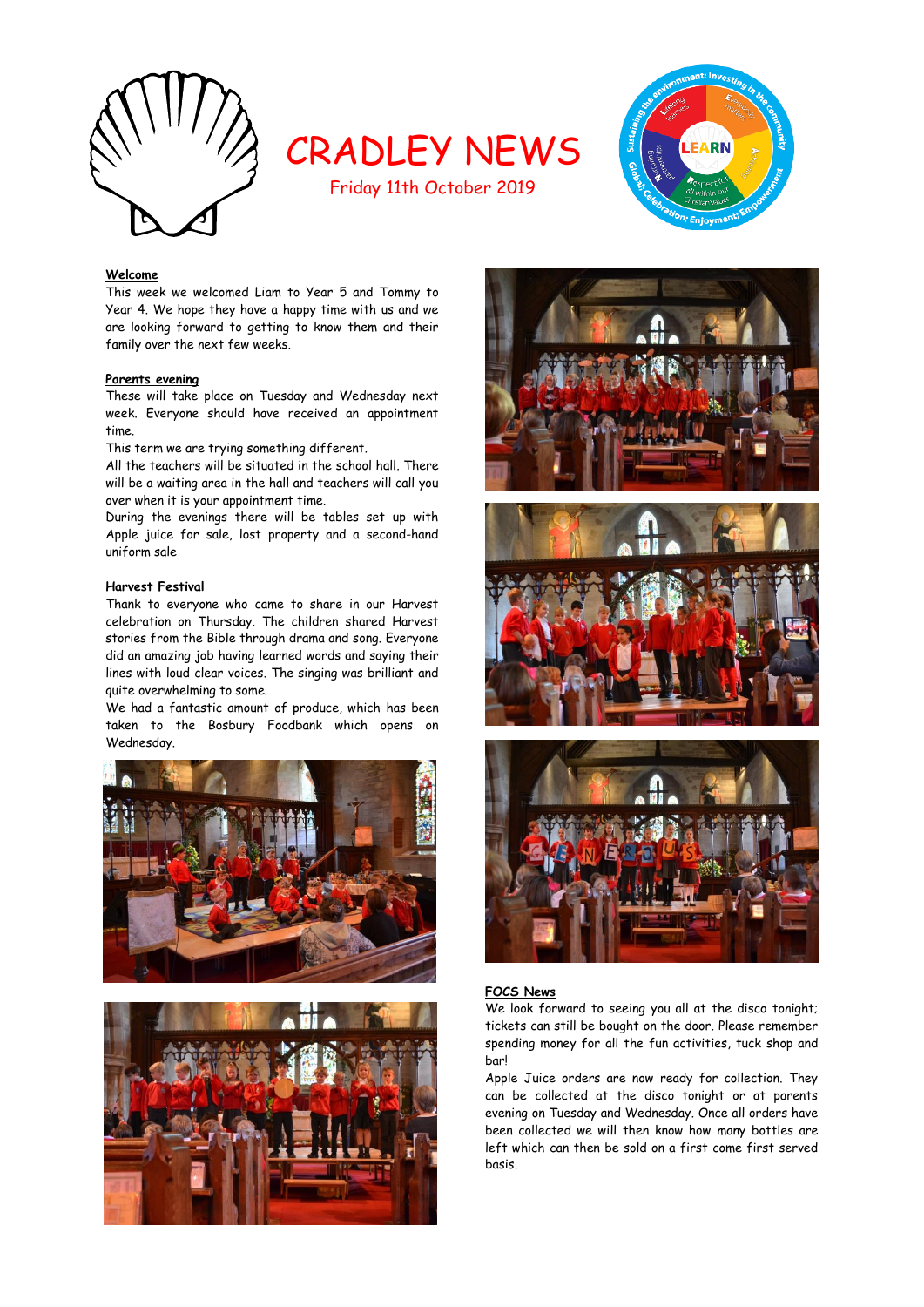Don't forget the Rags 2 Riches collection date of 22<sup>nd</sup> October – you should all have received the bags ready to have a sort out at home.

## **'Macbeth' at Hellens Manor**

On Wednesday, Year 6 went to Hellens Manor for a fantastic performance of 'Macbeth' by the Young Shakespeare Company! We were completely absorbed in the story which, whilst being dramatized using Shakespeare's original playscript, was also very interactive, with acting roles for some children and choral speaking parts with mime for all of us. It was brilliant!





## **Volunteers**

We are delighted that FOCS have given us £2000 to spend on books, as many of our reading books are a little tatty and old fashioned. Before we put new books on the shelves we need to have a bit of a cull of what is already there. If you have half-an-hour to spare to sift through the reading books, please have a word with Paula in the office. Any old books will be sent away or recycled.

### **Personal items**

Please ensure that all your children's belongings are named - especially jumpers and water bottles. It is extremely difficult to return items to children if they are not labelled.

## **Nursery**

This week in Nursery we have been exploring the story of Snow White and The Seven Dwarfs. On Monday we started by learning the names of all the different Dwarfs and dancing in P.E to the Seven Dwarfs 'HiHo' song but we had to be careful that the evil witch didn't catch us. On Tuesday Katrina has been helping us to practise recognising our numbers and trying to spot numbers 1-7 on our Seven Dwarfs pictures. Carol made a super exciting messy tray on Wednesday full of homemade snow and inside the snow were hidden characters out of our story of the week. Thursday we joined the school up at the Church for the Harvest Festival, it was a lovely morning and we all enjoyed our walk back to Nursery. On Friday we headed down to Forest School to search for more acorns.

## **School Council**

The School Councillors have had yet another great idea. Inspired by the Harvest Festival donation of food and other items for the new Bosbury Food Bank, they would like to set up a box for collection here at school. This will be placed in the entrance lobby from Monday. Please feel free to drop in donations at any time. They always need the following items (sealed and within BBE / Use by date):

|  | <b>Tinned and Bottled</b><br>Goods |            | Dry Goods       |             | <b>Home Essentials</b> |          |
|--|------------------------------------|------------|-----------------|-------------|------------------------|----------|
|  |                                    |            |                 |             |                        |          |
|  | Soup                               | Squash     | <b>UHT</b>      | Pasta       | Tooth                  | Toilet   |
|  |                                    |            | Milk            |             | Brushes                | Rolls    |
|  |                                    |            | (Blue or        |             |                        |          |
|  |                                    |            | Green)          |             |                        |          |
|  | Beans                              | Rice and   | Tea             | <b>Rice</b> | Tooth                  | Handwash |
|  |                                    | other      | Bags            |             | Paste                  |          |
|  |                                    | puddings   |                 |             |                        |          |
|  | Peas                               | Fruit      | Coffee          | Boxed       | Wash-up                | Shampoo  |
|  |                                    |            |                 | Cereals     | Liguid                 |          |
|  | Sweetcorn                          | Fish       | Sugar           | Fruit       | Shower                 | Baby     |
|  |                                    | (Tuna,     |                 | Juice       | Gel                    | Wipes    |
|  |                                    | Pilchards, |                 |             |                        |          |
|  |                                    | Sardines)  |                 |             |                        |          |
|  | Canned                             | Jam        | <b>Biscuits</b> | Treats      | Tin                    | Laundry  |
|  | Meats                              |            |                 |             | Openers                | Tabs     |

# **Value of the Month - FREEDOM**

"In Him and through faith in Him we may approach God with freedom and confidence." Ephesians 3:12 Chosen by Miss Evans

## **Attendance**

Well done to Class 5 who've had 98.89% attendance since last week. Yet again they get to look after Alfie the Attendance Bear all next week.

**Class 1 – 95.32% Class 2 – 98.21% Class 3 – 96.22% Class 4 – 98.66% Class 5 – 98.89% Whole School – 97.46%**

### **Head Teacher Award**

Cleo Baynham for being so kind and supportive to children at break tomes, carrying out her role as 'happy helper' role brilliantly

Lucas Rankin for having such a positive outlook to school

# **Stars of the week**

## **Nursery**

Robbie Keveren for his brilliant start in Nursery Cherish Evans for her excellent confidence in Maths